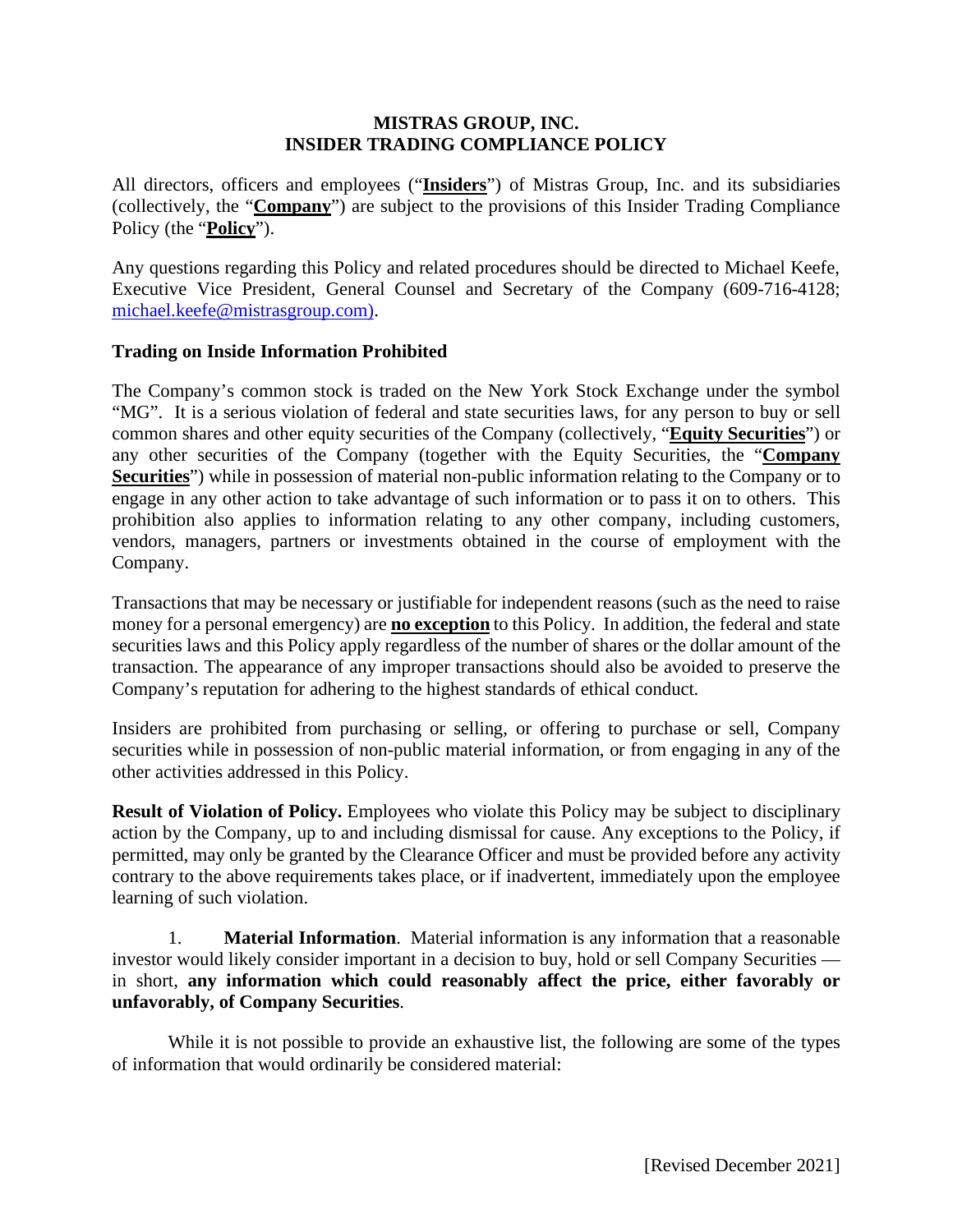(i) news of a pending or proposed corporate acquisition, disposition or other significant business combination, or a takeover bid,

(ii) financial results, especially quarterly and year-end earnings, and significant changes in financial results,

(iii) significant changes in corporate strategy or objectives,

(iv) plans to buy back common stock of the Company,

(v) changes in ownership that may affect control of the Company,

(vi) significant changes in management,

(vii) significant changes in reserve levels or practices such as investment or asset impairments,

(viii) public or private issues of equity or debt securities,

(ix) significant changes in capital structure,

(x) events of default under financings or other agreements,

(xi) actual or threatened major litigation, or the resolution of such litigation,

(xii) significant changes in operating or financial circumstances, such as significant changes in material contracts, cash-flow or liquidity,

(xiii) the declaration of dividends other than in the ordinary course or a change in dividend policy,

(xiv) financial forecasts or guidance or changes in forecasts or guidance,

(xv) entering into new material customer contracts,

(xvi) the gain or loss of a significant customer, or

(xvii) significant regulatory developments or changes materially impacting the Company's business.

2. **Non-public Information**. Non-public information, also known as "insider" information, is any information that has not already been disclosed generally to the public. Information about the Company that is not yet been publicly disseminated should be considered nonpublic. All information that an Insider learns about the Company or its business plans in connection with his or her employment is potentially insider information until publicly disclosed.

3. **Transactions by Related Parties**. The restrictions set forth in this Policy apply equally to family members of Insiders and to any entity over which the Insider or such other family members exercise or share investment control, such as a partnership or family trust. Such parties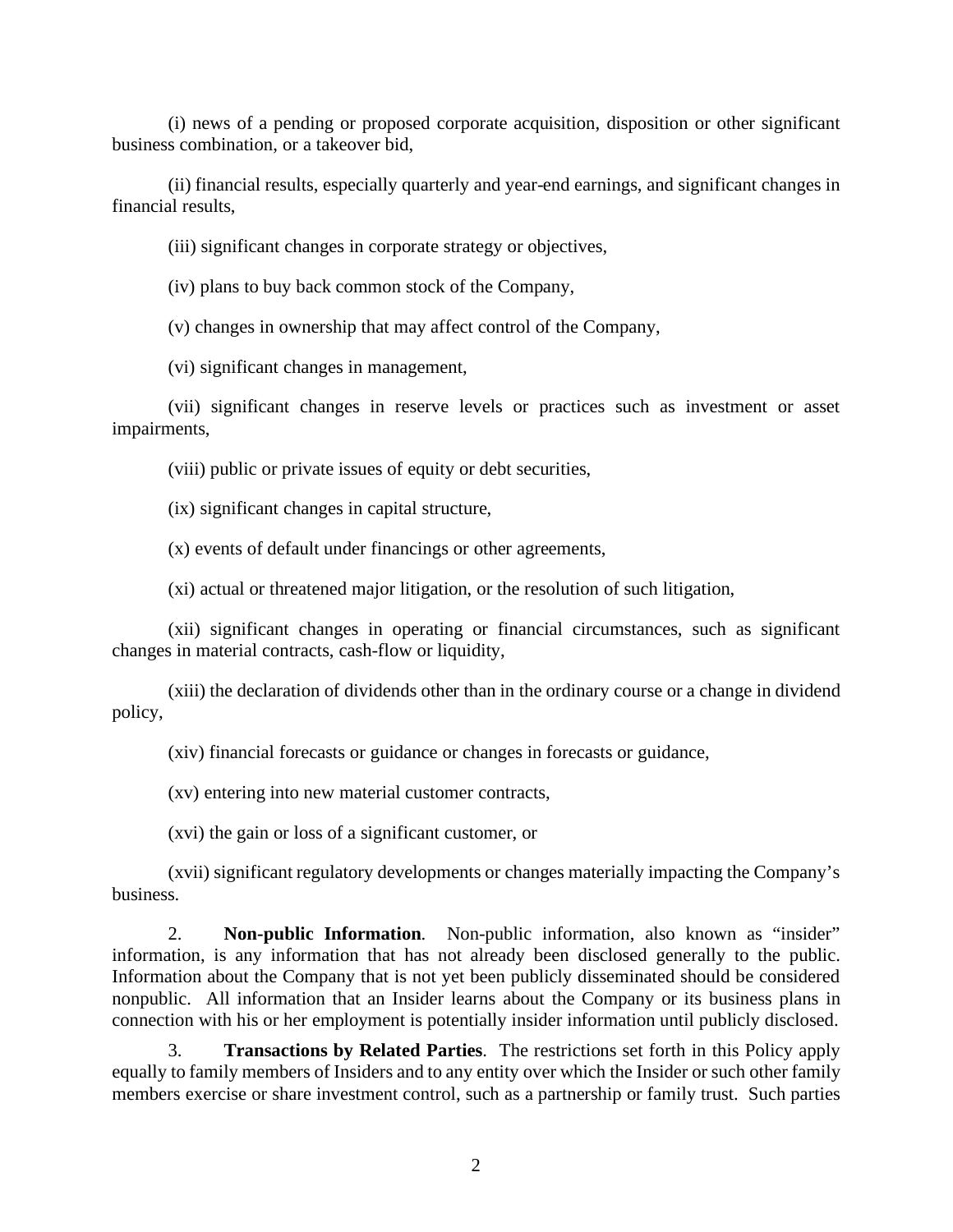are herein collectively referred to as "**Related Parties**." For purposes of this Policy, family members include, if such person shares your household, a person's (including through adoptive relationship) spouse, domestic partner, parents, grandparents, children, siblings, mother and fatherin-law, sons and daughters-in-law, brothers and sisters-in-law and anyone, whether or not related, who shares such person's home (other than domestic employees). Insiders are responsible for the compliance of Related Parties.

4. **Tipping Information to Other Prohibited**. Insiders must not pass material nonpublic information (also known as tipping) about the Company on to others (either explicitly or by way of generally advising others to buy or sell Company Securities). The Company's Code of Conduct also prohibits tipping material non-public information relating to any other company, including customers, vendors, managers, partners or investments obtained in the course of employment with the Company.

Remember, if an Insider's securities transactions become the subject of scrutiny, the transactions will be viewed after-the-fact with the benefit of hindsight. As a result, before engaging in any transaction, Insiders should carefully consider how regulators and others might view such transactions in hindsight.

# **Blackout Periods**

It is also a violation of Company policy to purchase or sell Company Securities in the following circumstances:

1. **Quarterly and Annual Results**. "Restricted Insiders" are not permitted to trade in Company Securities during the period beginning the 21<sup>st</sup> day of the last month of the Company's fiscal quarter (such as December 21 for the Company's  $4<sup>th</sup>$  fiscal quarter) and ending at the beginning of the third business day after the release of the Company's quarterly or annual results to the public. Thus, if the Company's results are released on a Monday after the close of the market, Thursday would generally be the first day on which Restricted Insiders could trade. If the Company's results are released on a Friday before the opening of the market, Tuesday would generally be the first day on which Restricted Insiders could trade. For purposes of this Paragraph, "**Restricted Insiders**" means (a) members of the Board of Directors of the Company, (b) all officers, divisional vice presidents, regional or general managers, and directors (c) all employees in finance, communications or other areas involved in the preparation of the Company's (i) results for the fiscal period, (ii) the earnings release the Company issues to the public, or (iii) reports filed with the Securities and Exchange Commission reporting such results, and (d) Related Parties of any of the foregoing.

2. **Public Announcements of Material Information**. The Company's shareholders and the investing public should be afforded the time to receive material information and act upon it. As a general rule, Insiders and Related Parties may not engage in any transactions until the passage of two business days after material information has been released to the public.

3. **Anticipated Material Events**. The Company may issue a suspension of trading because a material event is anticipated (e.g., financial development, a merger, acquisition or any other significant corporate action). Insiders who are informed or aware of such event shall not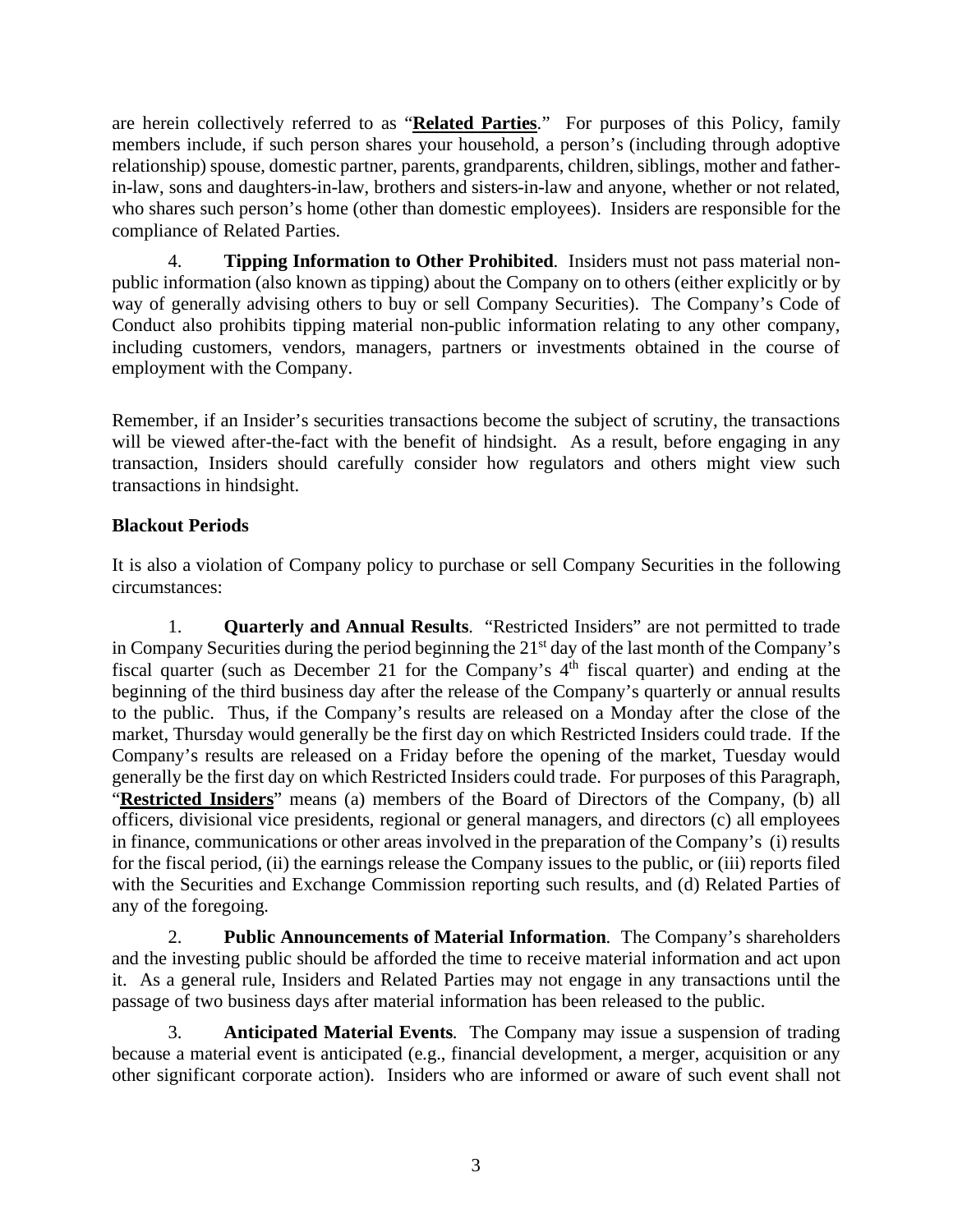trade in Company securities. In any such case, adequate notice shall be provided to Insiders to whom such suspension applies.

## **Additional Prohibited Transactions**

The Company believes it is improper and inappropriate for Insiders to engage in short-term or speculative transactions involving Company Securities. Accordingly, Insiders should not engage in any of the following activities with respect to Company Securities, whether or not in possession of material non-public information:

1. **Trading in Equity Securities on a Short-Term Basis**. Any Equity Securities purchased in the open market should be held for a minimum of six months and ideally longer. This rule may not apply to certain types of transactions involving awards under the Company's equity compensation plans, such as stock option exercises, the receipt of performance shares and the vesting of restricted shares, in each case followed by a sale of share. However, any such transactions should be discussed with the Company if you have any questions.

2. **Short Sales**. Selling Company Securities "short" is prohibited. Selling short is the practice of selling more securities than one owns, a technique used to speculate on a decline in the price.

3. **Buying or Selling Puts, Calls or Derivatives**. The purchase or sale of options of any kind, whether puts, calls or other derivative securities, related to Company Securities is prohibited. The speculative nature of the market for these financial instruments imposes timing considerations that are inconsistent with careful avoidance, or even the appearance, of trading on insider information. A put is a right to sell at a specified price a specific number of shares by a certain date and is utilized in anticipation of a decline in the share price. A call is a right to buy at a specified price a specified number of shares by a certain date and is utilized in anticipation of a rise in the share price. A derivative is an option, warrant, convertible security, stock appreciation right, or similar right with an exercise or conversion privilege at a price related to an equity security, or similar securities with a value derived from the value of an equity security.

4. **Purchases of Company Securities on Margin**. Any Company Securities purchased in the open market shall be paid for fully at the time of purchase. Purchasing Company Securities on margin (borrowing money from a stockbroker to fund the stock purchase) or holding these securities in a margin account is prohibited. This prohibition does not apply to "cashless exercises" of employee stock options, in which the Insider sells shares being acquired to pay the taxes required to be withheld and/or the exercise price of the stock option.

5. **Hedging Transactions**. Insiders are prohibiting, directly or indirectly, from purchasing financial instrument (such as swaps, collars, prepaid forward contracts and exchange funds) or otherwise engaging in any transaction that hedges or offsets, or is designed to hedge or offset, any decrease in the market value of Equity Securities granted to the Insider as part of his or her compensation or held directly or indirectly by the Insider.

# **Certain Exceptions**

1. **Rule 10b5-1 Plans**. A purchase or sale of Company Securities in accordance with a trading plan adopted in accordance with Rule  $10b5-1(c)$  ("Rule  $10b5-1$ ") under the Securities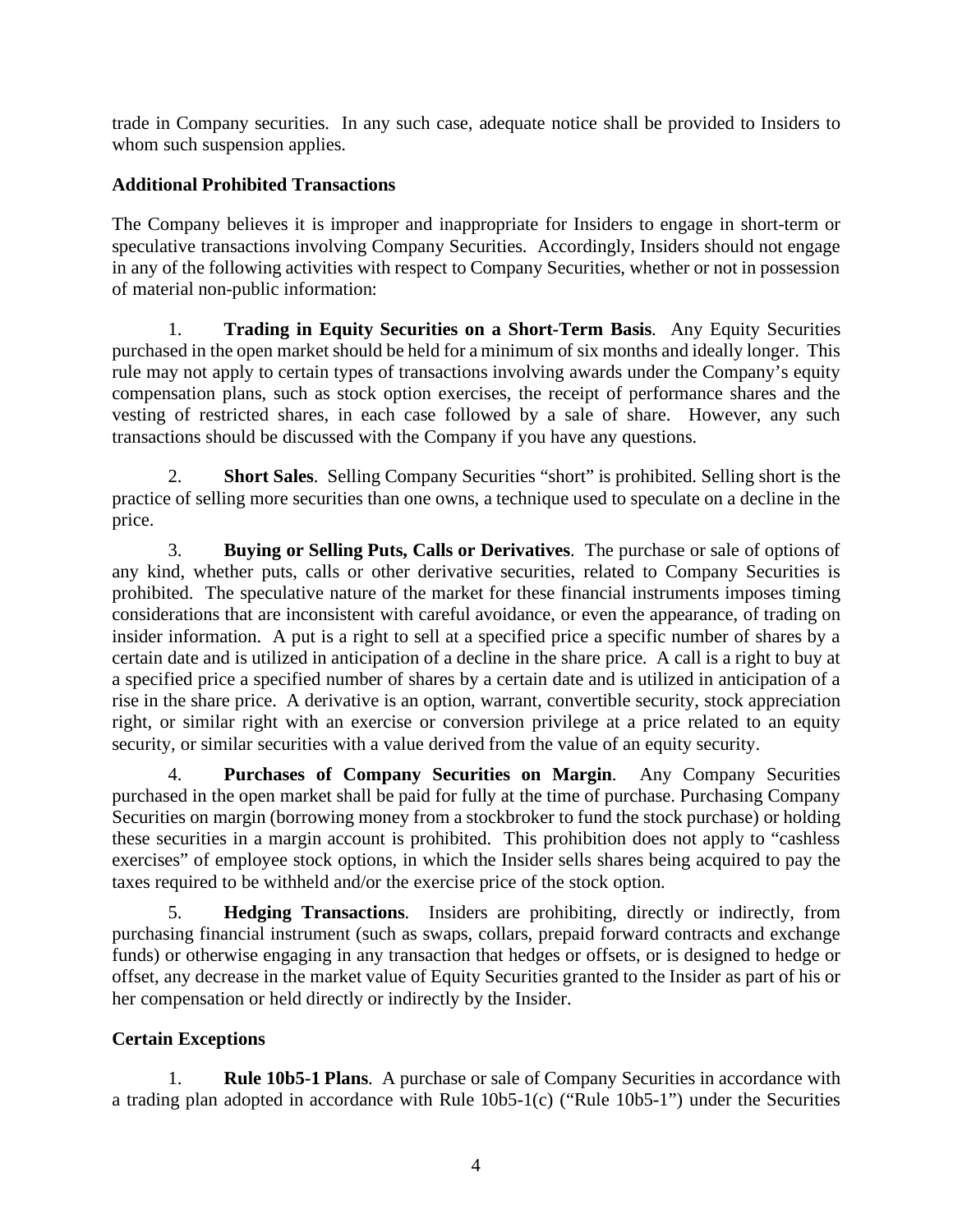Exchange Act of 1934 ("1934 Act") and this Policy shall not be deemed to be a violation of this Policy even though such trade takes place during a blackout period or while the Insider was aware of material, non-public information. However, the trading plan must be adopted outside of a blackout period, in the case of a Restricted Insider, and at a time when such Insider is not aware of material, non-public information about the Company. A trading plan is a contract, instruction or a written plan regarding the purchase or sale of securities, as more fully described in Rule 10b5- 1. Each trading plan must be approved by the Company prior to establishment to confirm compliance with this Policy and applicable securities laws. Approval of a trading plan shall not be deemed a representation by the Company or any of its officers or agents that such plan complies with Rule 10b5-1, nor an assumption by the Company or any of its officers or agents of any liability or responsibility to the individual or any other party if the plan does not comply with Rule 10b5- 1.

2. **Stock Option Exercise**. The exercise of stock options issued by the Company (but not the sale of any shares issued upon such exercise) is exempt from this Policy. However, this exception does not apply to the "cashless" exercise of a stock option, and any sales of Company Securities sold upon a "cashless" exercise (the simultaneous sale of some or all of the shares received upon the exercise of a stock option) must comply with this Policy.

3. **Gifts**. Bona fide gifts of Company Securities are exempt from this Policy. However, if the gift is to a Related Party, the Insider must ensure that the Related Party does not trade in those securities in violation of the Policy.

## **Communications with the Market and Others**

Inquiries about the Company may be made by the financial press, investment analysts, Mistras shareholders or others in the financial community. Only certain designated officers may communicate on behalf of the Company with the investment community. Unless an employee is expressly authorized to do so, any inquiries of this nature should be referred to the Company's chief financial officer or general counsel.

At times, Insiders do need to share information about the Company with third parties, such as customers or vendors. Care should be taken to disclose only such material non-public information as is necessary or appropriate for the Company's commercial relationship with third parties.

Attached as  $Exhibit A$  is the Company's Regulation FD Compliance Guidelines, which provides for the manner in which representatives of the Company, including Insiders, may communicate with the investing public and financial market professionals.

## **Section 16 Compliance**

Section 16 of the 1934 Act contains reporting requirements for members of the Company's Board of Directors and executive officers, as well as prohibitions and certain "short swing" trading in Company Securities. Attached as Exhibit B are Additional Procedures for Directors and Executive Officers to help these individuals meet their obligations under Section 16 of the 1934 Act.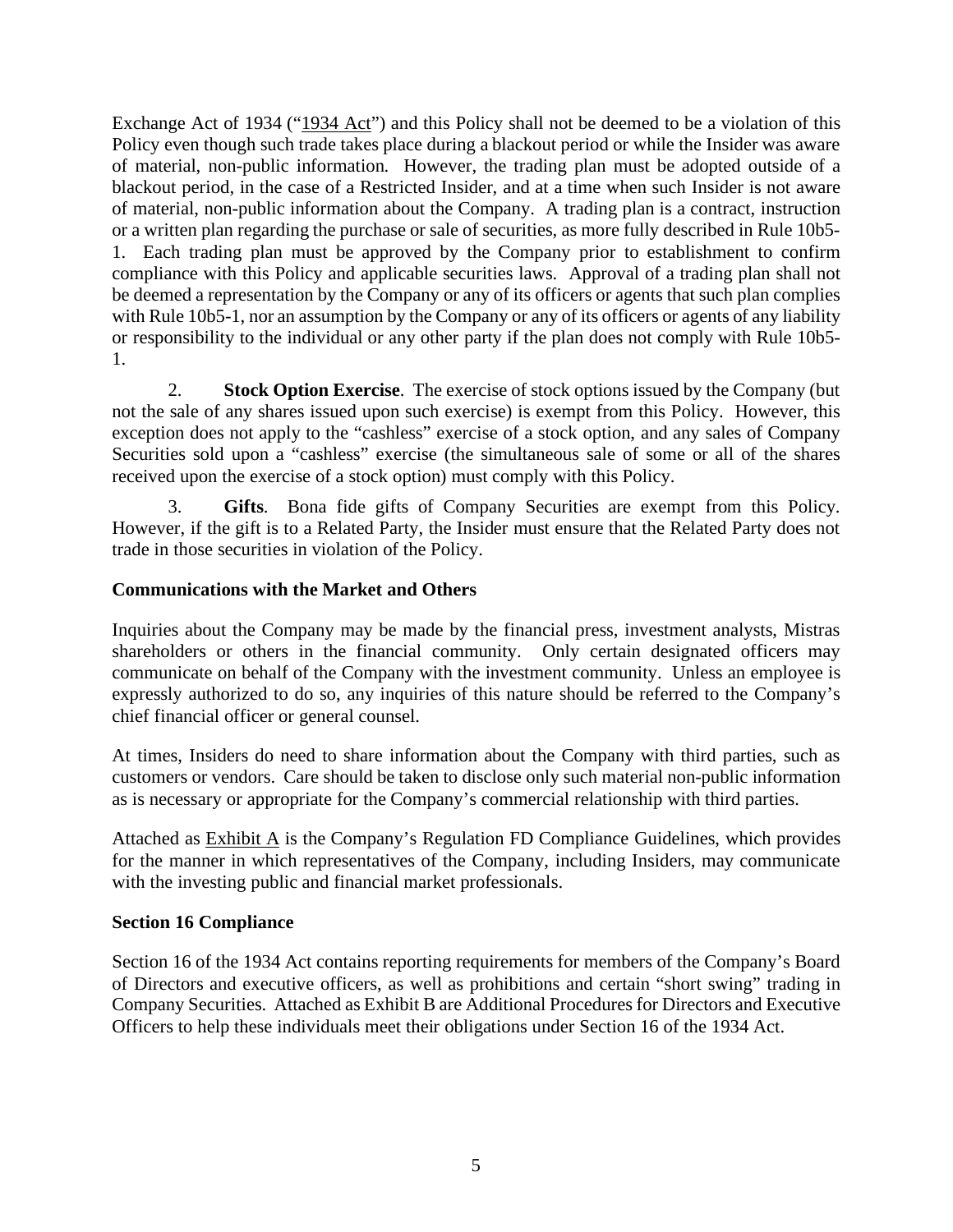#### **Assistance**

The ultimate responsibility for adhering to this Policy and avoiding improper transactions rests with the Insider. It is imperative that Insiders use their best judgment. Any person who has any questions about specific transactions may obtain additional guidance from the Company.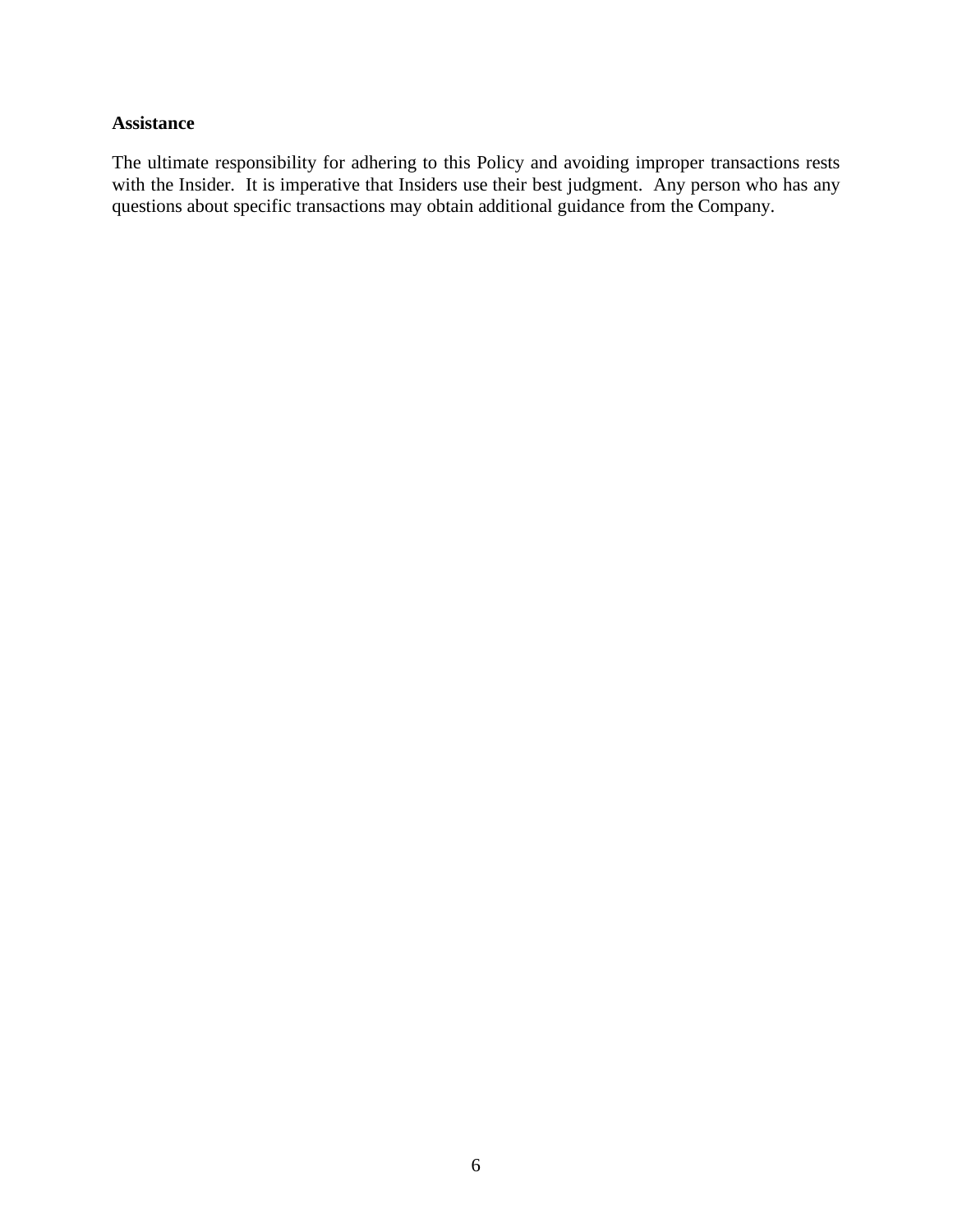# **Exhibit A**

# **Regulation FD Compliance Guidelines**

Whenever the Company discloses any material non-public information regarding the Company or its securities to certain "Covered Persons," the Company must make broad public disclosure of that information (1) simultaneously in the case of an intentional disclosure, or (2) "promptly" in the case of an unintentional disclosure.

Regulation FD only applies to communications between

- 1. The following Company representatives ("Company Representatives"):
	- a. executive officers and members of the Board of Directors;
	- b. investor relations and public relations representatives; and
	- c. other personnel who regularly communicate on behalf of the Company with market professionals and holders of the Company's Securities;

#### And

- 2. The following recipients ("Covered Persons")
	- a. market professionals (including broker-dealers, investment advisors, analysts, portfolio managers, and investment companies); and
	- b. holders of the Company's Securities who are likely to trade on the basis of the material non-public information.

Only the following Company Representatives are authorized to communicate with Covered Persons on matters involving the Company:

- Chief Executive Officer;
- Chief Financial Officer:
- Chief Operating Officer; and
- $\blacksquare$  Executive Chairman

No other Company Representative should communicate with any Covered Person on any matter involving the Company without prior consent of the Chief Executive Officer or Chief Financial Officer.

Information is considered "material" if there is a substantial likelihood that a reasonable investor would consider the information important in making an investment decision, or if the information would significantly alter the total mix of information then available. Information is considered "non-public" if it has not been disseminated in a manner making it available to investors generally.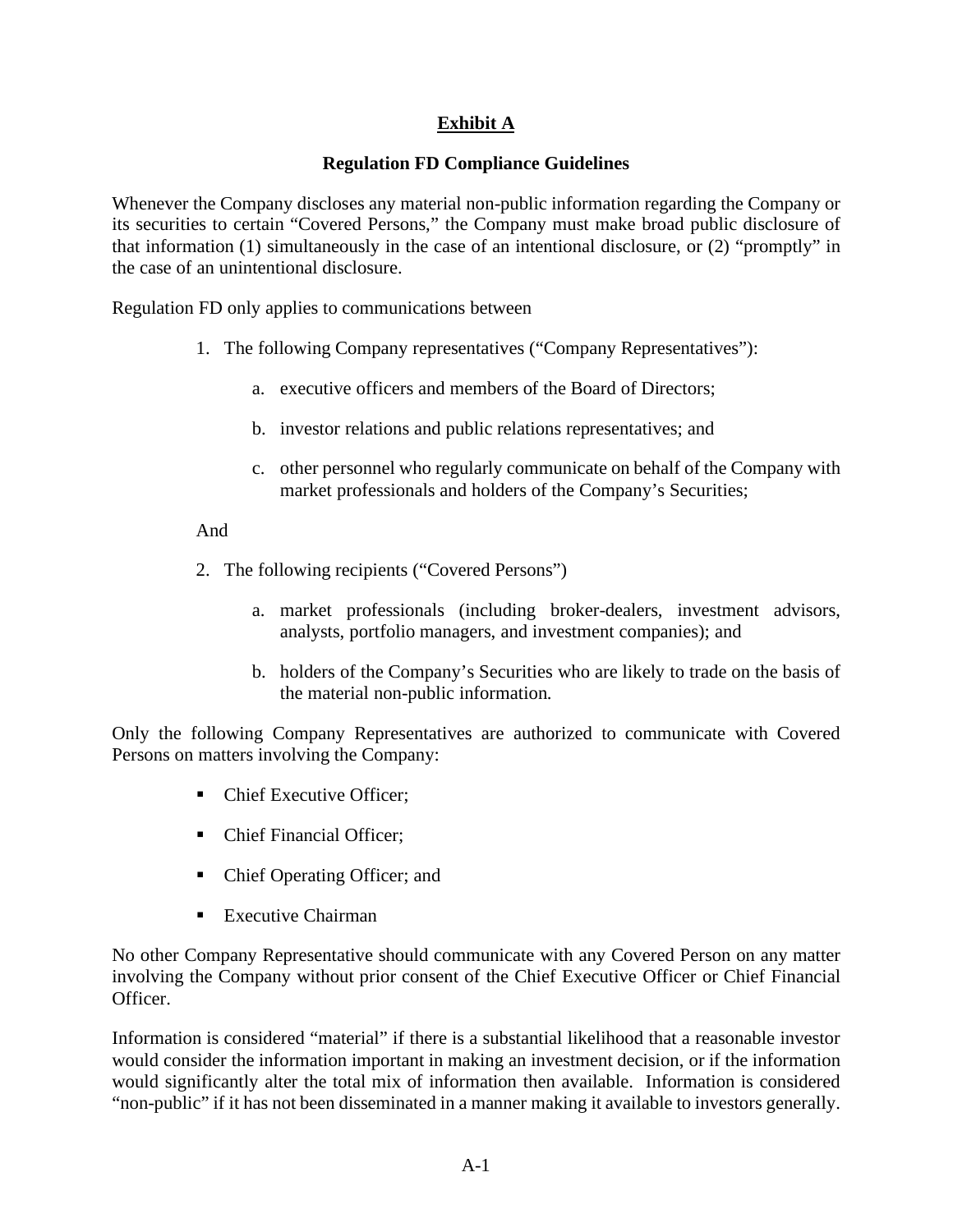The SEC has listed the following as examples of material information. This should not be considered an exhaustive list.

- Earnings information;
- Mergers, acquisitions, tender offers, joint ventures, or changes in assets;
- New products or discoveries, developments regarding customers or suppliers (e.g. the acquisition or the loss of a material or important contract);
- Changes in control or in management;
- Change in auditors or auditor notification that the Company may no longer rely on an auditor's report; and
- Events regarding the Company's securities (e.g. defaults on senior securities, calls of securities for redemption, repurchase plans, stock splits or changes in dividends, changes to the rights of security holders, public or private sales of additional securities).

If material, non-public information is disclosed accidentally by a Company Representative to a Covered Person, the Company has an obligation to make a public disclosure containing the same information promptly (not to exceed 24 hours) after the Company becomes aware if the disclosure.

If the unintended disclosure occurs on a weekend or holiday, and the New York Stock Exchange is not open the next day, the Company must make the general disclosure by the time the Exchange opens on the next trading day.

Any violation of these guidelines by a Company Representative shall be brought to the attention of the General Counsel and may constitute grounds disciplinary action, up to and including for termination for cause.

If you believe that you have improperly disclosed material, non-public information to a Covered Person, you should immediately contact Michael Keefe, Executive Vice President, General Counsel (609-716-4128; michael.keefe@mistrasgroup.com).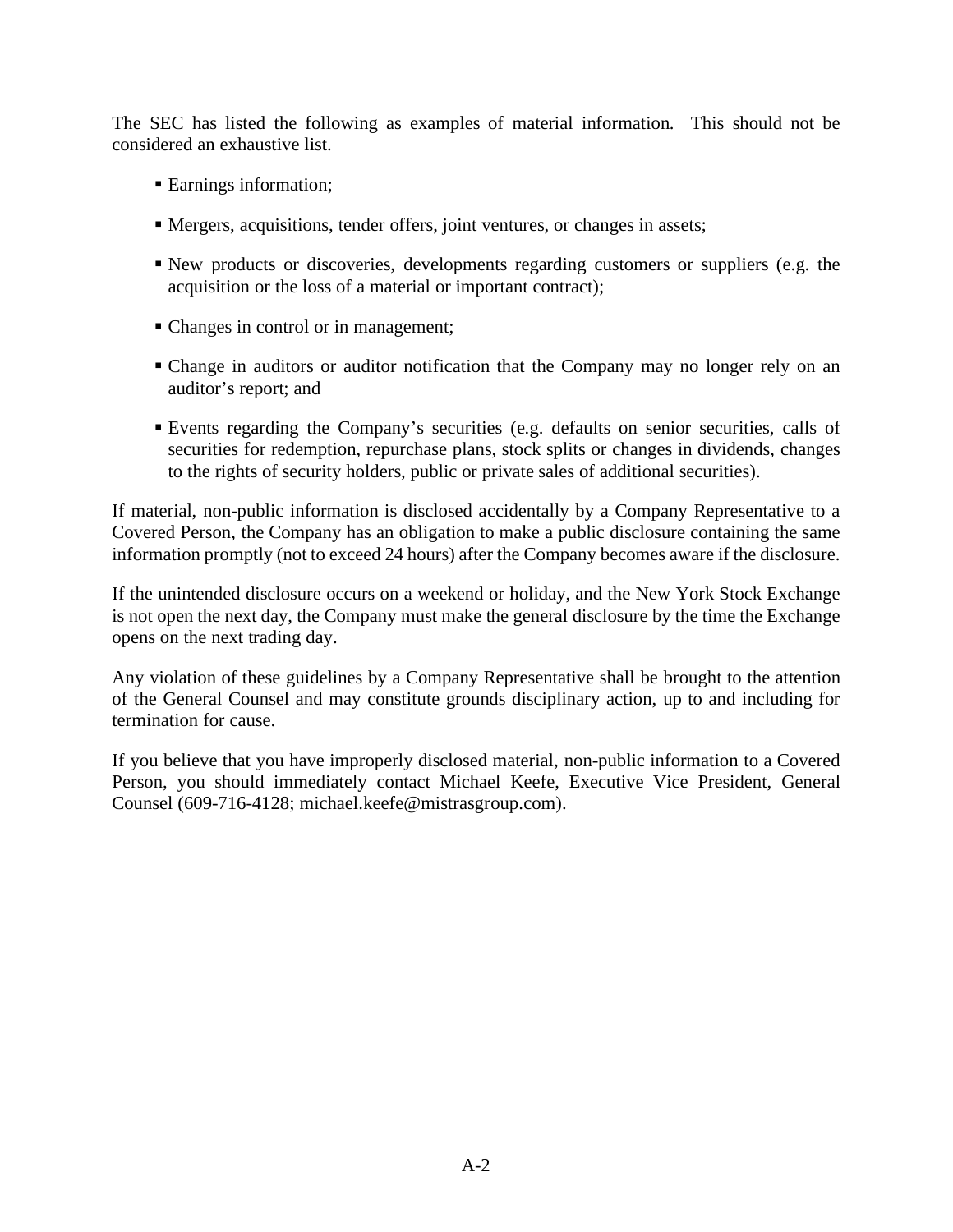# **Exhibit B**

### **ADDITIONAL PROCEDURES FOR DIRECTORS AND EXECUTIVE OFFICERS**

The additional procedures below only apply to members of the Board of Directors and Executive, or "Section 16", Officers of the Company and certain other persons as the Company may determine from time to time (collectively, the "Specified Persons").

All Specified Persons must strictly comply with these procedures.

Questions regarding these procedures and trade clearance should be directed to one of the following Clearance Officers: Michael Keefe, Executive Vice President, General Counsel (609- 716-4128; [michael.keefe@mistrasgroup.com\)](mailto:michael.keefe@mistrasgroup.com), or Ed Prajzner, Senior Vice President, Chief Financial Officer (609-716-4102; [\(Edward.prajzner@mistrasgroup.com\)](mailto:Edward.prajzner@mistrasgroup.com).

**Pre-Clearance Requirement for Specified Persons**. Before any Specified Person engages in any transaction involving Company Securities, the Specified Person must pre-clear the proposed transaction with the Clearance Officer. Until the Clearance Officer provides pre-clearance for the proposed transaction, the Specified Person shall not execute any transaction. If the Specified Person receives pre-clearance, he or she will have until the end of two trading days following the day pre-clearance is received (or such other period as may be specified by the Clearance Officer based upon the circumstances) to execute the transaction. For example, if a Specified Person receives pre-clearance from the Clearance Officer on a Tuesday, that Specified Person generally will have until the end of trading on Thursday of the same week to execute the transaction. If for any reason the transaction is not completed within this period of time, pre-clearance must be obtained again from the Clearance Officer before any Company Securities can be traded.

The pre-clearance requirement applies to all proposed purchases and sales of Company Securities. Specified Persons must also pre-clear all potential changes in their beneficial ownership of Company Securities, including changes resulting from a gift to a charitable organization or a transfer to a family trust.

Remember, even if a proposed trade is pre-cleared, you are prohibited from trading any Company Securities while in possession of material non-public information relating to the Company.

**Pre-Clearance for Transactions by Family Members**. Under the securities laws, the Company Securities held in the name of the spouse or minor children of a Specified Person will generally be regarded as beneficially owned by the Specified Person. In addition, in many circumstances, Company Securities held in the name of other persons who are members of the Specified Person's household or financially supported by the Specified Person (regardless of whether these other persons are related or unrelated to the Specified Person), will generally be regarded as beneficially owned by the Specified Person.

Therefore, you must pre-clear with the Clearance Officer any potential transactions in Company Securities held by you, your spouse, minor children and any other persons who are members of your household or financially supported by you (regardless of whether these other persons are related or unrelated to you).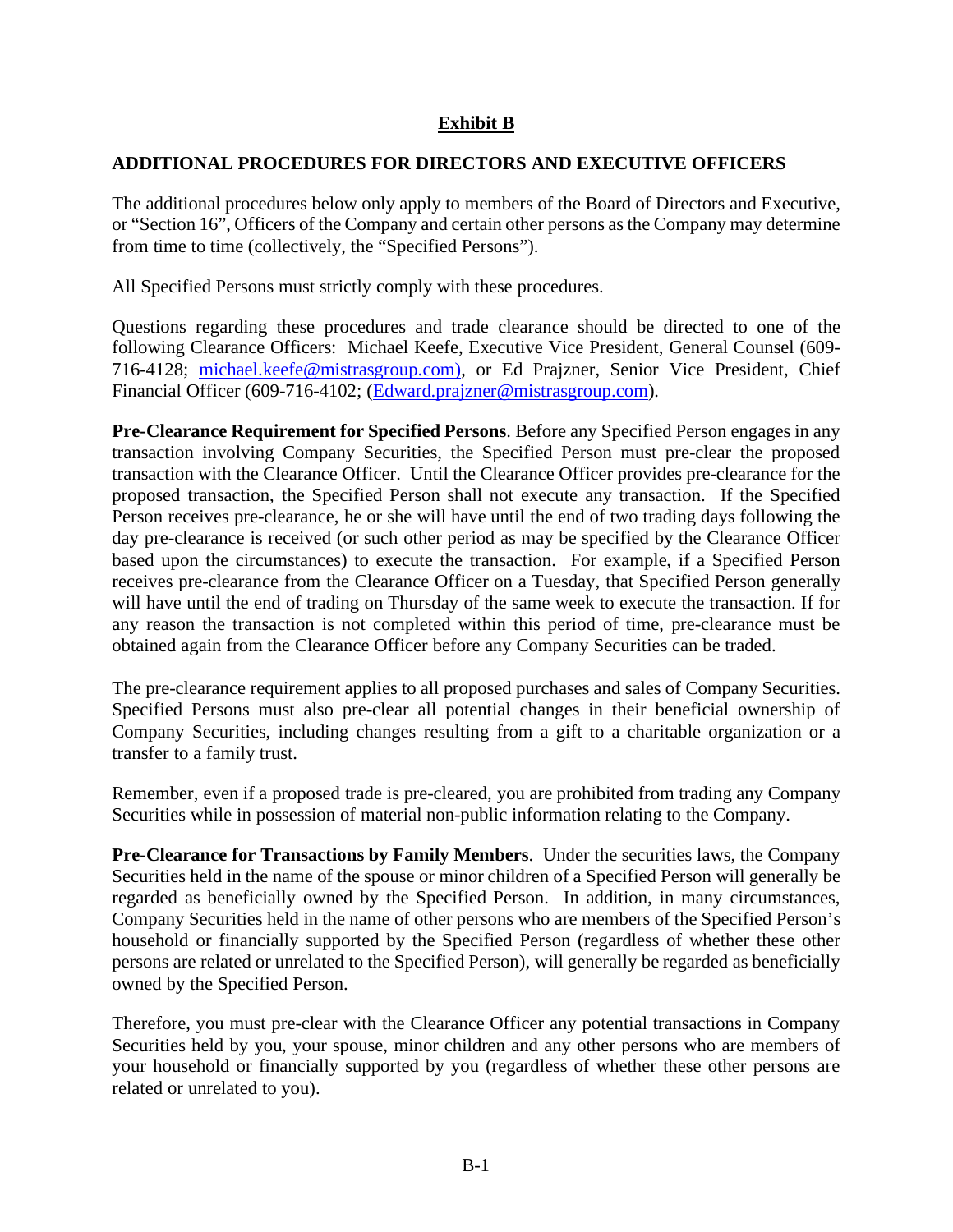**Pre-Clearance for Former Specified Persons.** If a Specified Person retires, resigns, is terminated or undergoes any other change in his or her relationship with the Company such that the person is no longer a Specified Person, that person must continue to pre-clear any proposed transaction in Company Securities with the Clearance Officer for six months from the day he or she ceases being a Specified Person if the Specified Person had any transactions in Company Securities during the six month period immediately preceding that date. Certain Securities and Exchange Commission ("SEC") reporting requirements may continue to apply during this period.

**Section 16 Reporting Requirements**. One purpose of the pre-clearance requirement is to help you comply with your SEC reporting obligations under Section 16 of the 1934 Act ("Section 16"). The Clearance Officer will assist in preparing and filing most forms. You or your broker should not file Forms 3, 4 or 5 described below without consulting with the Clearance Officer. However, you should be generally familiar with the following reporting requirements.

All Directors and Section 16 Officers of the Company are required under Section 16 to report their initial beneficial ownership, and most changes to their beneficial ownership, of the Equity Securities to the SEC. Reporting may be required with respect to Equity Securities held in the name of the spouse or minor children of a Director or Section 16 Officer. Reporting may also be required with respect to Equity Securities held in the name of other persons who are members of the Director's or Section 16 Officer's household or financially supported by the Director or Section 16 Officer (regardless of whether these other persons are related or unrelated to the Director or Section 16 Officer). Reporting may be required for Equity Securities held by a trust for which a Director or Section 16 Officer is a trustee or beneficiary, or Equity Securities held by a corporation in which such person has a controlling interest or a partnership in which such person has an interest. Reportable transactions include acquisitions and dispositions of Equity Securities through gifts, inheritances, stock option grants and exercises, and stock awards under incentive or bonus plans. Furthermore, changes in the nature of such ownership (e.g., from direct to indirect) of Equity Securities, including through the transfer of shares to or from a family member, are likewise reportable.

The SEC requires three forms to be used by Directors and Section 16 Officers to satisfy these reporting requirements:

- i. Form 3 (Initial Report): Directors and Section 16 Officers must file a Form 3 with the SEC, even if they hold no Equity Securities, within 10 calendar days of becoming a Director or Section 16 Officer.
- ii. Form 4: Directors and Section 16 Officers must file a Form 4 with the SEC within two business days of most changes in their beneficial ownership of Equity Securities, or any changes in the beneficial ownership of others whose holdings may be attributed to them.
- iii. Form 5: Directors and Section 16 Officers may have to file a Form 5 with the SEC within 45 calendar days following the end of each fiscal year of the Company. Like all of the SEC's reporting requirements, the requirements for filing a Form 5 are technical and you should consult with the Clearance Officer to discuss these requirements as the end of the fiscal year approaches. You should be aware that a Form 5 is generally filed for holdings